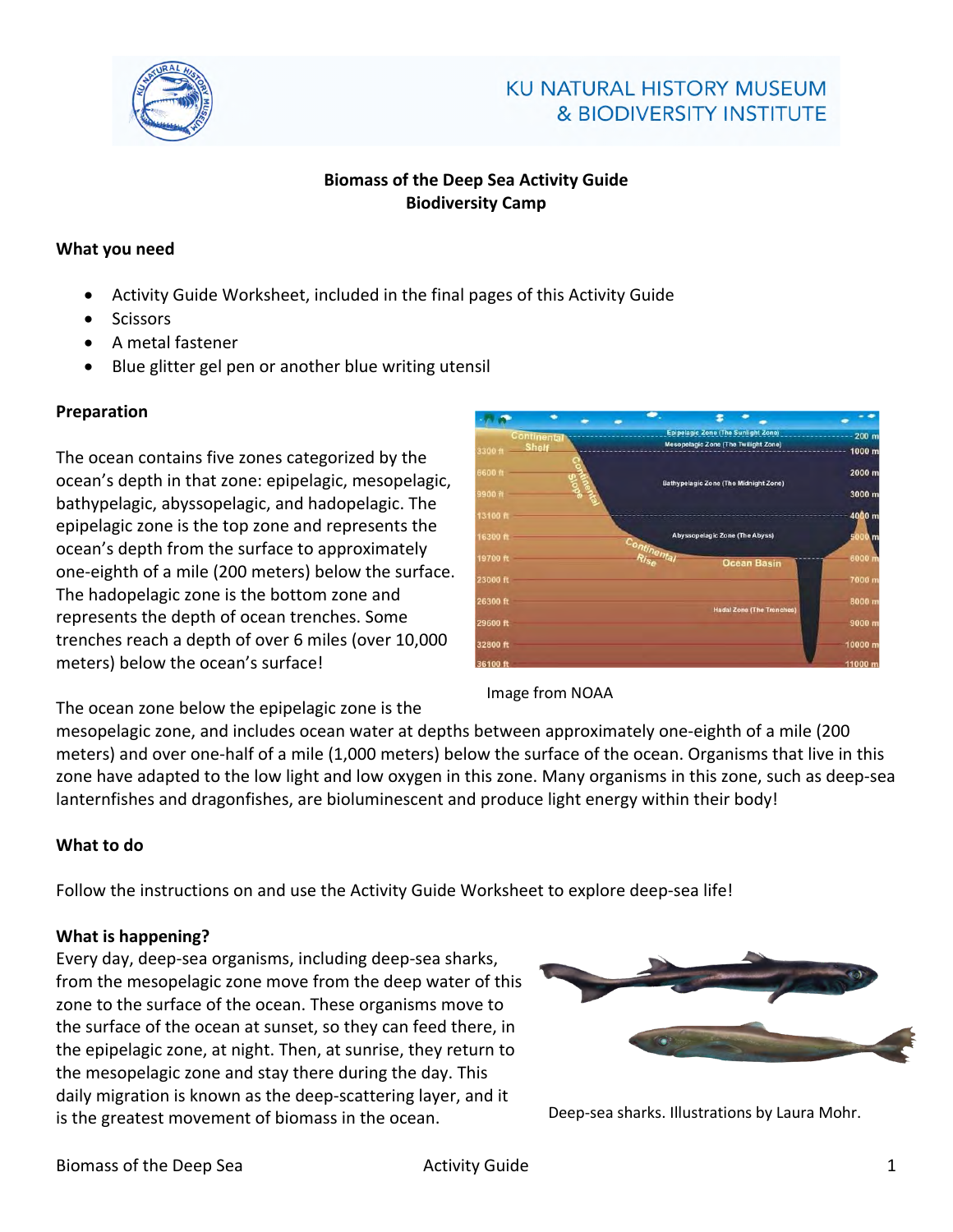

# **KU NATURAL HISTORY MUSEUM** & BIODIVERSITY INSTITUTE

# **Biomass of the Deep Sea Activity Guide Worksheet Biodiversity Camp**

## **Part 1.**

Construct a wheel to model the movement of deep-sea organisms in the deep-scattering layer. Cut out the two circles on pages 2 and 3 of this Activity Guide Worksheet. The grey dashed lines show you where to cut. Don't forget to cut out the white polygon within the circle on page 2 to create a window. Then, place the circle from page 2 on top of the circle from page 3 and attach them using a metal fastener. Hint: align the small white circles in the center of the circles from pages 2 and 3 and poke the fastener through both circles to secure them together. Illustrations of deep-sea organisms, the sun, and the moon by Laura Mohr.

The completed wheel will demonstrate movement of deep-sea organisms in the deep-scattering layer.



At night, the deep-sea organisms can be found feeding at the ocean's surface.



At sunrise, the deep-sea organisms begin their descent back to the deep waters of the mesopelagic zone of the ocean, about one-half of a mile (800 meters) below the surface of the ocean.



At sunset, the deep-sea organisms begin moving up, towards the ocean's surface, to feed.



During the day, the deep-sea organisms stay in the deep ocean waters of the mesopelagic zone.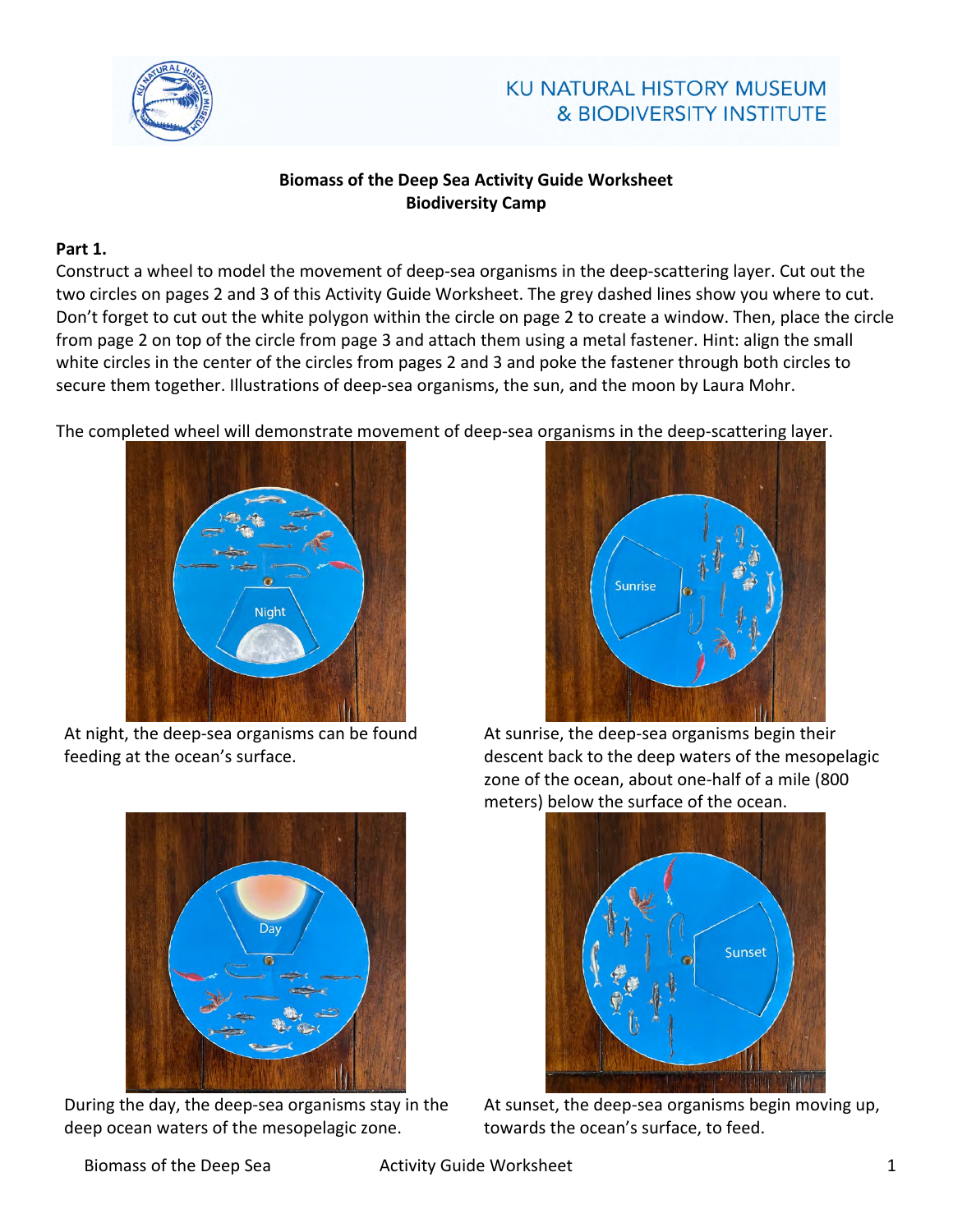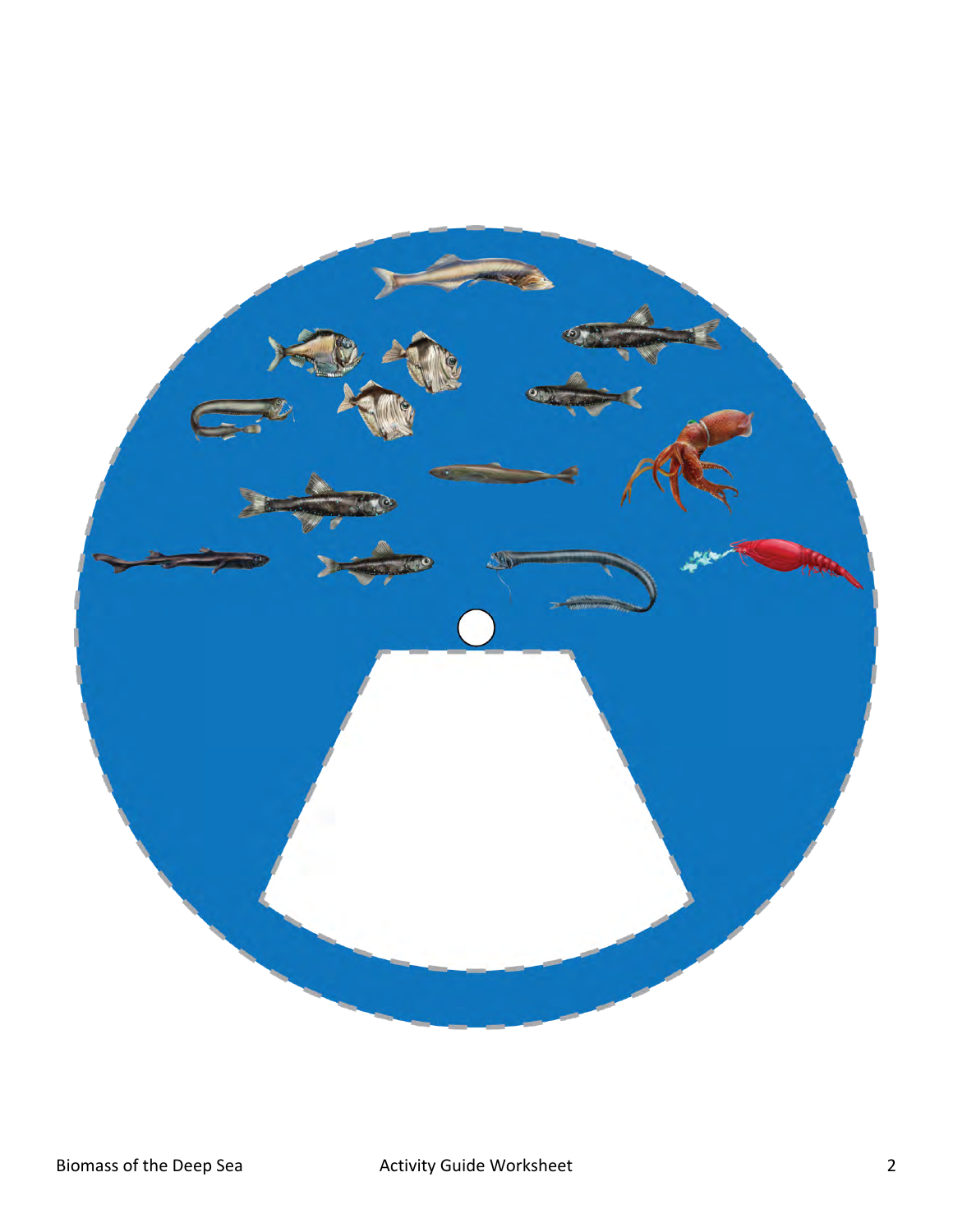